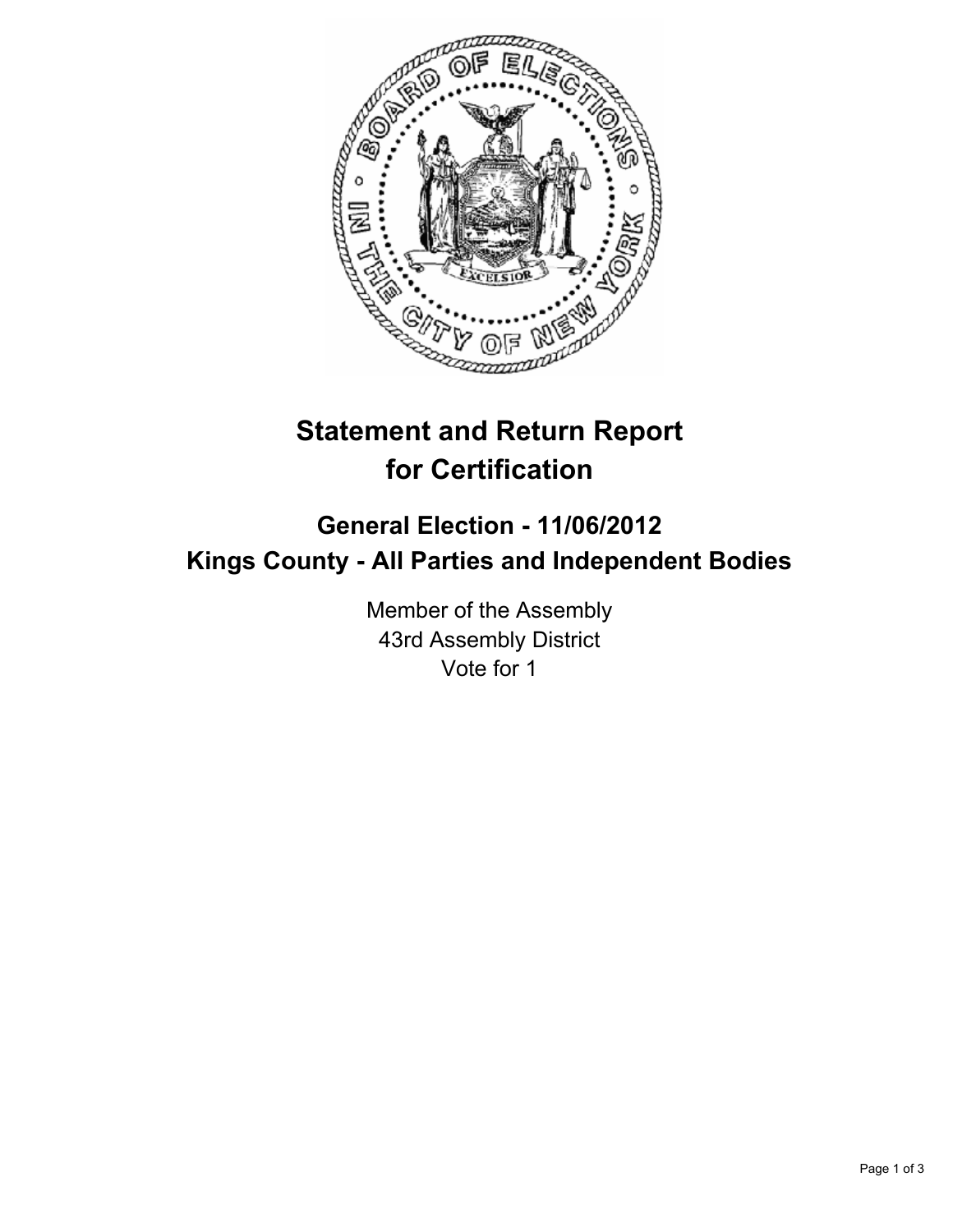

## **Assembly District 43**

| <b>PUBLIC COUNTER</b>                                    | 35.164 |
|----------------------------------------------------------|--------|
| <b>EMERGENCY</b>                                         | 0      |
| <b>ABSENTEE/MILITARY</b>                                 | 1,049  |
| <b>FEDERAL</b>                                           | 285    |
| SPECIAL PRESIDENTIAL                                     | 0      |
| <b>AFFIDAVIT</b>                                         | 4,404  |
| <b>Total Ballots</b>                                     | 40,902 |
| Less - Inapplicable Federal/Special Presidential Ballots | (285)  |
| <b>Total Applicable Ballots</b>                          | 40,617 |
| KARIM CAMARA (DEMOCRATIC)                                | 33,460 |
| STUART A. BALBERG (REPUBLICAN)                           | 1,391  |
| STUART A. BALBERG (CONSERVATIVE)                         | 449    |
| KARIM CAMARA (WORKING FAMILIES)                          | 1,101  |
| AMANDA ROBINSON (WRITE-IN)                               | 1      |
| DOV HIKIND (WRITE-IN)                                    | 1      |
| <b>GEORGE MARTINEZ (WRITE-IN)</b>                        | 1      |
| IGENIE HARRIS-BLENMAN (WRITE-IN)                         | 1      |
| MARC MINKOFF (WRITE-IN)                                  | 1      |
| THOMAS CUCINOLTA (WRITE-IN)                              | 1      |
| THOMAS T. ABRAM (WRITE-IN)                               | 1      |
| UNATTRIBUTABLE WRITE-IN (WRITE-IN)                       | 5      |
| <b>Total Votes</b>                                       | 36,413 |
| Unrecorded                                               | 4.204  |